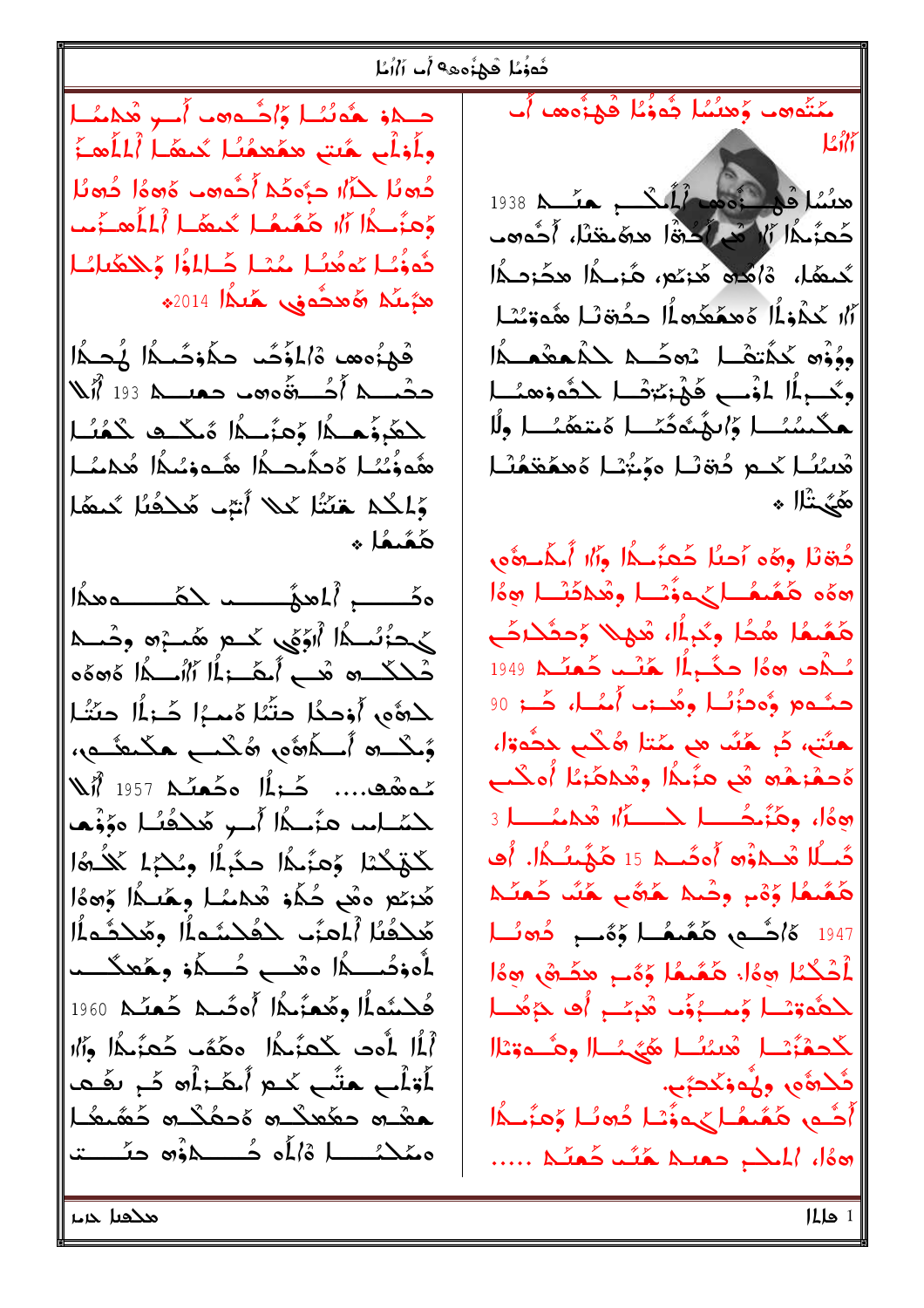ثَمزُنا فَهٰزُه\$ أَم ٱاُاْنا وَّاهِ فَكَ الْمَعْصَبَّىنَفَّمَـٰا. إِنَّ هَ حَأَهْنَيْهَـٰا كَعُدًا وَهِبَمِيجًا وَكَعْرَضُوفَ .حَقَّوَفُ حَتَّمَ هَمَّمُـا فَهِـزُهما وَبِ كَــمِ أَيضَـزَلَه 1963 أَأَلمَّا كُنْفِ وَهُ مِنْ أُسِيقِ وَحِكْمَاهُ وَهُ مَنْ أَلَيْ حِدَّمِــد لَّالمُواْ وَهِــدْمِ كَحِبَمَـٰهِ هُ‰ا مَكْدُمُلْ حَكَرِلُمْ ومُن، هُومُكُوهم مُمُحَدِّد هُجْم دُهرُهُ أَلْهُ هُمْمُا وَهَنَّمُا ثَبِ ٱلْمَلَّمِيَّنِ شَوْئِهِ ضَعِنَيْ 199.08.199 حَقْبَهُ أَوْمُ 1963.09.1963 مُمْ حَقَدًا كملا أتترب هُزب سُمطيقها حجرالحطيب لمَسْدُمُا وَاسْتُهَا وَهِرَجَزَتُمَلًا هِزَّهِ صُدًّا للمستعمة وحدوا وحده متعملكر أُهتُم حُكُو مُاوُا وَرِجْحَا حِيَىٰدًا هُمْ اده أمسُل حَرِّهُما لِحَقَّدِتُهُ أَدَمَّكَ وَحِدُهُا ۚ فَ حَغَالَمَ نُنُوٓ أَا وَحتَت عزَّحَمَا  $\mathring{\mathcal{A}}$  2009\* هَـــةَ دَ دُهَ هَـــةَ هَدَّ مِــدَّ اللَّهَـــةُ وِكَعْزَهُوَ ۚ ٱلۡمَالَمِنَ ۖ دَوَيَا ۚ كَلَّا ٱتَّبَى معَقْــم أُسـر دُهنُــا حَكَمُــا هُمْوَنْـُـا لمكْتِكُت بْتَوْضًا تُبِيت ضْبَحْ قُاتْبًا هُتِ ت حكَّـــ , أُل هُــــــــــونُــدُل هَ حبُـــــــــل كَـــــــــــمِ أَعَانِتُنِهَا أَفْزُوم أَقْهَدُومًا وِلُوَوْكُدِيَنَ، هُزَيْمِـــهُ مَنْ كَلِّـــ أَلْمَـــلا هُـــمْ هُـــزم كَحْشَامْلُ الْهُلَا وِهَٰـةَ ۖ دُولُـل قَدْمُـلَ مآهنگ مگم للهُهُه. /كذا هَر وَحِهَـــز هسَّـُــا حَمَّنَـــدًا وِحَقزحَــوفَ لحَــٰهُ لمَــٰٓزَه حثَائُــا هُعنُــا وَهنُــا أُهضُم جَرْهُما كُمِنَمْ 1974 صُمِنْها 1974 حكّموم حزّمتُ أحْنتُ هُزَمَّا وهُـمُت أَمَلًا أَسِ أُوْسُلَ لِّلْكَحَالَتَا هَٰذِكُناً. وقْدِ مْحْمَمُا وِهُدُّەكْلِ حضْحْ حَبُّىۋَا مَكَكْم وهَــةَ حَالِكَعَائِمَـا هُـمْـمُــا وَسَرَحِهُــز تُعفُّم حَمَدُهُ أُسِرٍ وَمَنْسِمِعٍ. مُدنسًا حَيْمَي أَلْحَكْمِت لِمُتَوَلِّدًا وَحَكَمَا الْمَحْمَد سَمْهُـــــــا لِحَــُـــــــهُ تَوْهِهِ أَهْبــــــــعِ . مقبرة المغ بدأ مك ستحر المنهفة لِكَرْهِبُوا وَهُدَوِّجْسَلَا حَقَّوَضًا وَٱمْكُنُّا كَرَضَـــ دُه نُسْملُه أَحِيْنِ لَلصَّــ 3600 هِ وَهُ كَنُسًا أَاوَ حَسَنَ اللَّهِ عَنْ مَعْ مَعْ هَذَا اللَّهُ عَلَيْهِ مَعْ مَعْ هَذَا اللَّهَ هِنَّهُ هُدا. كُنْدِ 300 هُعْدُ وَفَيْ ا وهُوبُنْـــــــــا حدُهــــــــه كْعـــــــــاهُوب ودُه تَـــدأَا هُدَمْمُـــــا 47 حَمَّتُاهُ هِدُـــا ةاليُحدَمه حمَّحْدَمُأَا وَّاهؤَمَّف. حُمَّا ھفَىسے وہ مُسْدَنَى مَنْ مَنْ مَنْ اللَّهُ عَنْ مَنْ مَنْ اللَّهُ هُدوْنُنَا وُسْنَا هِهُا حَقَّدَتِنَا هُمَّا كَحْعَابُ احدُهِ الْحُمُّ احمَحُا وُحِزِّب هِهُا هُنسُهِ حَمَّنُوشُواْلِ وهُجَالِ كَلَاهُتُنَا لْمَنَّبِ إمستُ حمَّدهُ! هَــدُ وَذَههُــا وتُعفُّي كُم سَكُلا قَدْمٍ وَيُكْتَبُ جَرَهُا أهكْسِع وْهِمْسِيهِ اللَّهْسِيمُ احْانِسِيْمِ كَمِنُمْ 1990 كُمْ سَكُلاً شُوْضًا أُهِنَّكَ لَكْتُمَكُّرُهُ. وَالْمُلْقَّ سَنْلُهُ الْمَعْيَمِينَ وَهِزُكُمْ هُزْمٍ، لَمَا كُحِرًا هُجًا كَبِسُمَا صفَّح رُهْعاً لَمْكُمُّا لَمْكُمْ مَعْ يَجْمِعُ وُسِبْدًا كَلُوُتِها \* ثَكْـــــــــةُى لَالزُّهُ اُلْهُ هَمْسِكَةِّــــــــا. دهَيَّ الْمَسْدَةُ وَمُسْلُ كَسَلْمَةُ وَالْمُسْتَرَبُّهُمْ